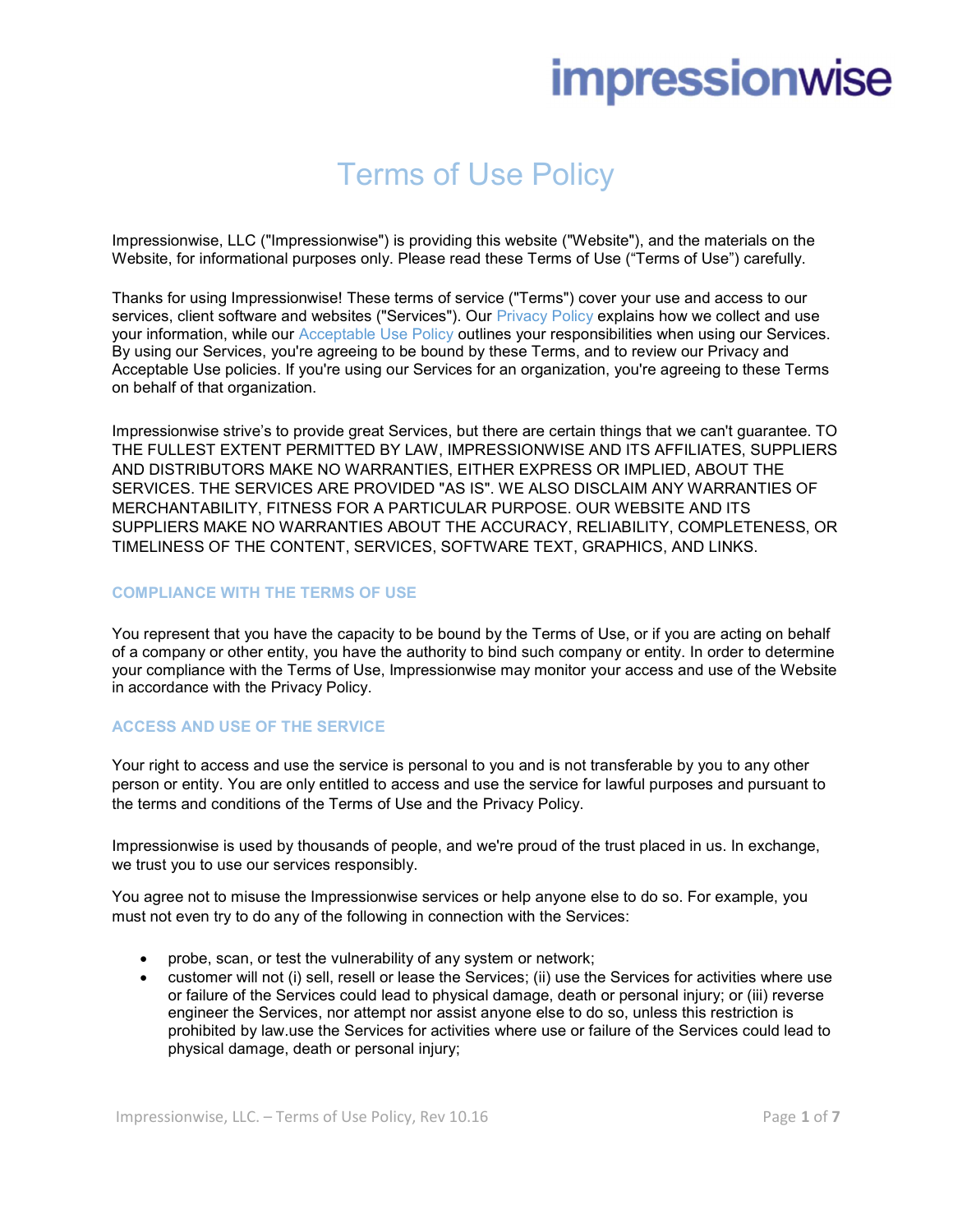- reverse engineer the services or service results, nor attempt nor assist anyone else to do so, unless this restriction is prohibited by law;
- breach or otherwise circumvent any security or authentication measures;
- access, tamper with, or use non-public areas or parts of the Services, or shared areas of the Services you haven't been invited to;
- send altered, deceptive or false source-identifying information, including "spoofing" or "phishing";
- sell or resell the Services unless specifically authorized to do so:
- violate the law in any way, including storing or sharing material that's fraudulent, defamatory, or misleading; or
- violate the privacy or infringe the rights of others.

Any action which Impressionwise, at its sole discretion, finds to (i) violate the terms and conditions of the Terms of Use and/or the Privacy Policy, (ii) restrict, inhibit or prevent any access, use or enjoyment of the Website by a third party, or (iii) defame, abuse, harass, offend or threaten through use of the Website; shall not be permitted, and may result in your loss of the right to access and use the Website. You shall not meta-tag, provide links to or frame the Website without the prior, express written permission of Impressionwise, which permission may be withheld at the sole discretion of Impressionwise.

Your access and use of the service may be interrupted from time to time for any of several reasons, including, without limitation, the malfunction of equipment, periodic updating, maintenance or repair of the service or other actions that Impressionwise, in its sole discretion, may elect to take. Impressionwise reserves the right to suspend or discontinue the availability of the service and/or any portion or feature of the service at any time in its sole discretion and without prior notice.

### GENERAL DISCLAIMERS

The Website and all information and materials within the Website are provided solely for informational purposes. All information contained in the Website is subject to change without notice and Impressionwise is not responsible for providing updated information with respect to any matter addressed within the Website. The Content (as defined below) is intended only to assist you and is broad in scope and does not consider your personal situation.

### SUBMISSIONS AND POSTINGS

Our service allows you to post, link, store, share, and otherwise make available certain information, data, emails, text, or other material ("Content"). You are responsible for the Content that you post on or through the Service, including its legality, reliability, and appropriateness.

By posting Content on or through the Service, You represent and warrant that: (i) the Content is yours (you own it) and/or you have the right to use it and the right to grant us the rights and license as provided in these terms, and (ii) that the posting of your Content on or through the Service does not violate the privacy rights, publicity rights, copyrights, contract rights or any other rights of any person or entity. We reserve the right to terminate the account of anyone found to be infringing on a copyright.

You retain any and all of your rights to any Content you submit, post or display on or through the Service and you are responsible for protecting those rights. We take no responsibility and assume no liability for Content you or any third party posts on or through the Service. However, by posting Content using the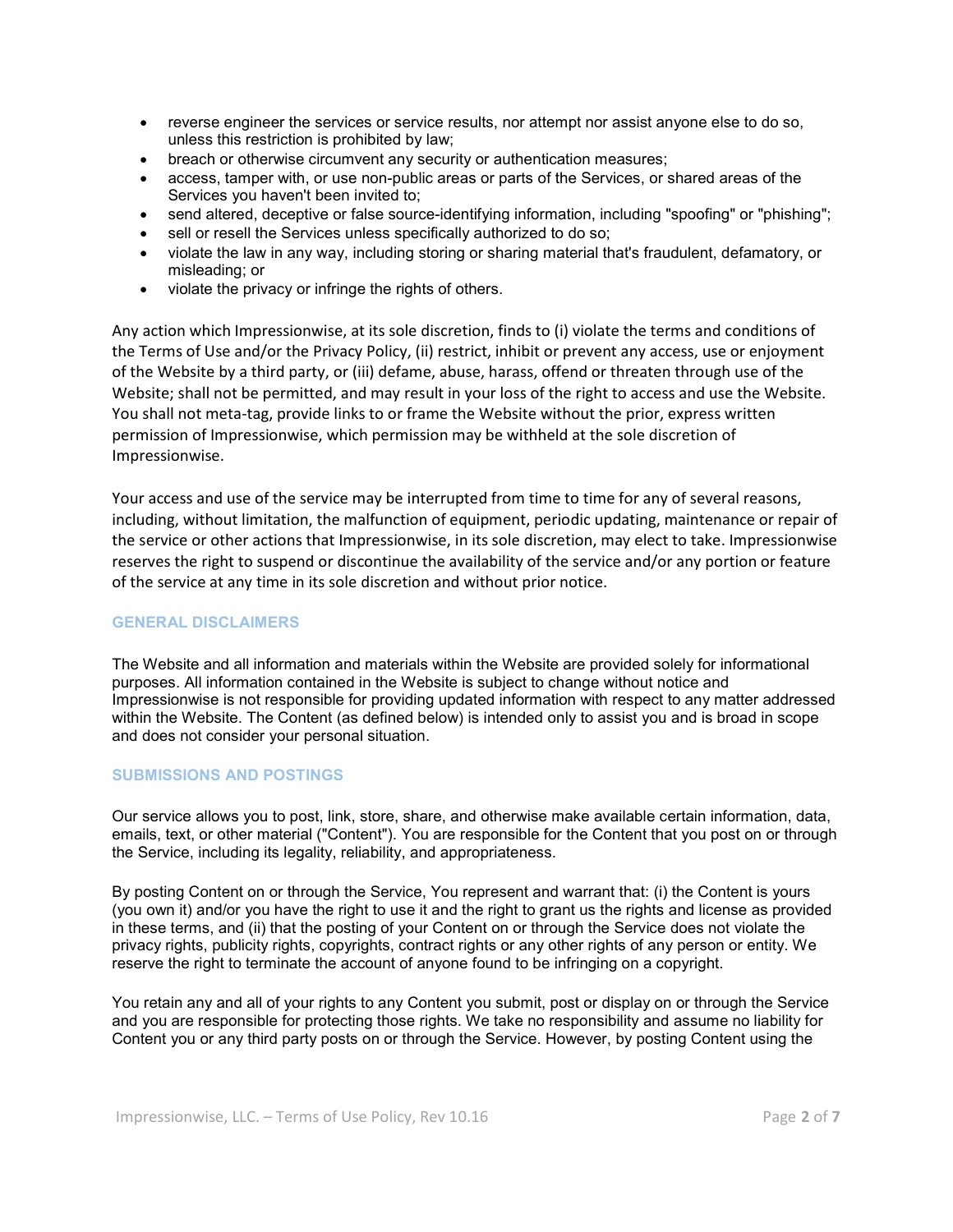Service you grant us the right and license to use, modify, and reproduce, such Content on and through the Service with the exception of any email addresses provided for use with this service.

Impressionwise has the right but not the obligation to monitor and edit all Content provided by users.

In addition, Content found on or through this Service are the property of Impressionwise or used with permission. You may not distribute, modify, transmit, reuse, download, repost, copy, or use said Content, whether in whole or in part, for commercial purposes or for personal gain, without express advance written permission from us.

# IMPRESSIONWISE'S INTELLECTUAL PROPERTY RIGHTS

The graphics, logos, page headers, button icons, scripts, trade names and service names appearing on the Website are trademarks or trade dress of Impressionwise or its affiliates, in the United States and/or other countries (collectively, the "Proprietary Marks"). You may not use the Proprietary Marks without the prior express written permission of Impressionwise, which permission may be withheld in Impressionwise's sole discretion. Impressionwise makes no proprietary claim to any third-party names, trademarks or service marks appearing on the Website. Any third-party names, trademarks, and service marks are property of their respective owners.

The information, advice, data, software, text, links, material, systems, services, products and content viewable on, contained in, or downloadable from, the Website (collectively, the "Content"), including, without limitation, all text, graphics, charts, pictures, photographs, images, line art, icons, renditions or floor plans, are copyrighted by, or otherwise licensed to, Impressionwise or its content suppliers. Impressionwise also owns a copyright of a collective work in the selection, coordination, arrangement, presentation, display and enhancement of the Content (the "Collective Work"). All software used on the Website (the "Software") is the property of Impressionwise or its software vendors and is protected by United States and international copyright laws. Viewing, reading, printing, downloading or otherwise using the Content and/or the Collective Work does not entitle you to any ownership or intellectual property rights to the Content, the Collective Work or the Software.

You shall be solely responsible for any damage resulting from your infringement of Impressionwise's or any third party's intellectual property rights regarding the Trademarks, the Content, the Collective Work, the Software and/or any other harm incurred by Impressionwise or its affiliates as a direct or indirect result of your copying, distributing, redistributing, transmitting, publishing or using the same for purposes that are contrary to the terms and conditions of the Terms of Use.

### USE OF THE CONTENT

Impressionwise grants you a limited license to access, print, download or otherwise make personal use of the Content and the Collective Work in the form of: (i) one machine-readable copy; (ii) one backup copy; and (iii) one print copy, for your non-commercial use; provided, however, that you shall not delete any proprietary notices or materials with regard to the foregoing manifestations of the Content and the Collective Work. You may not modify the Content or the Collective Work or utilize them for any commercial purpose or any other public display, performance, sale, or rental, decompile, reverse engineer, or disassemble the Content and the Collective Work, or transfer the Content or the Collective Work to another person or entity.

Except as otherwise permitted under the copyright laws of the United States, no other copying, distribution, redistribution, transmission, publication or use, other than the non-commercial use of the Content and the Collective Work as permitted by the Terms of Use, is permitted by you without the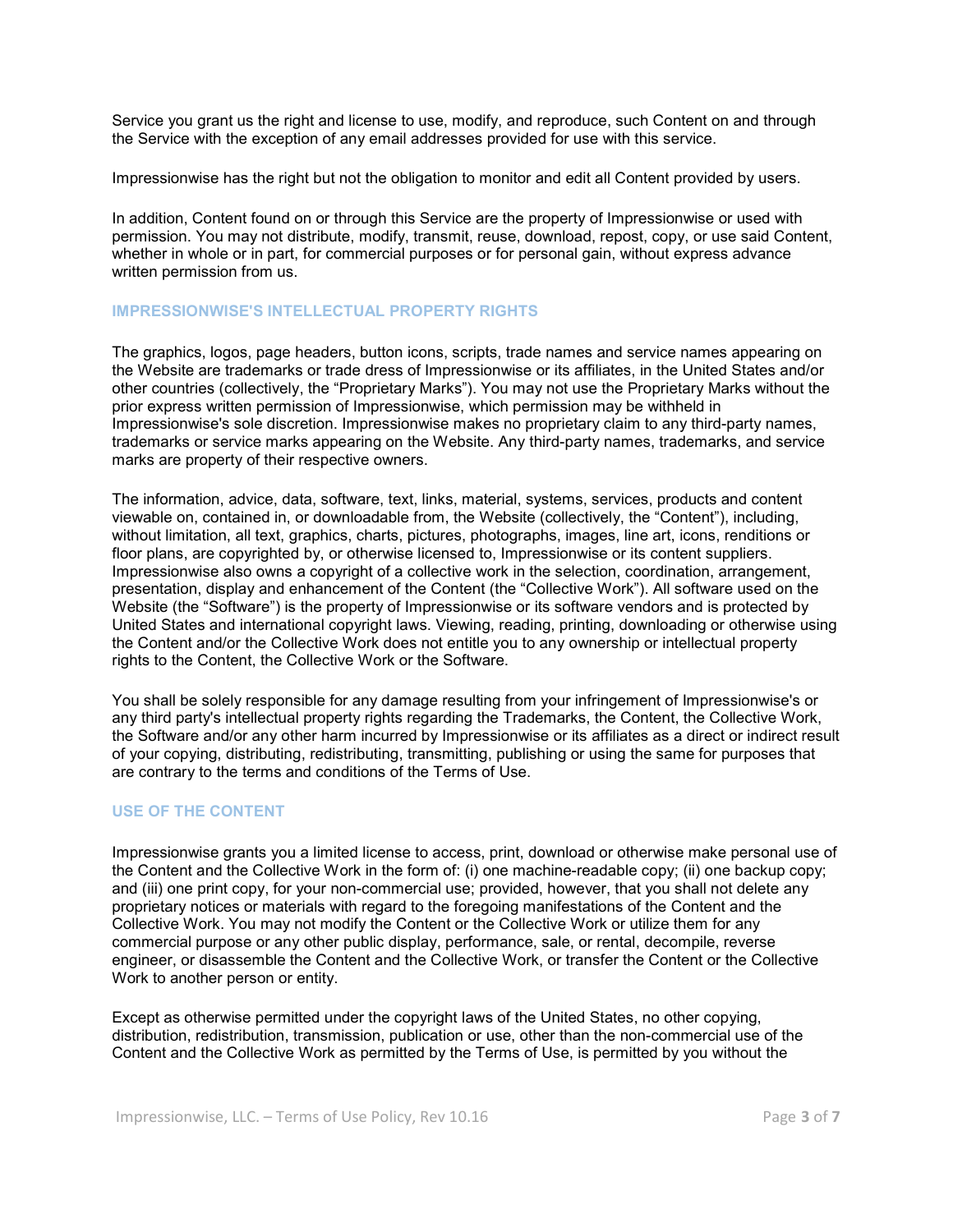express prior written permission of Impressionwise, which permission may be withheld in Impressionwise's sole discretion.

You may not use any meta tags or any other "hidden text" utilizing Impressionwise's name or trademarks without the express written permission of Impressionwise, which permission may be withheld in Impressionwise's sole discretion.

# ACCESS AND INTERFERENCE

You agree that you will not use any robot, spider, scraper, deep link or other similar automated data gathering or extraction tools, program, algorithm or methodology to access, acquire, copy or monitor the Website or any portion of the Website or for any other purpose, without Impressionwise's express written permission which may be withheld in Impressionwise's sole discretion.

Additionally, you agree that you will not: (i) take any action that imposes, or may impose in Impressionwise's sole discretion an unreasonable or disproportionately large load on Impressionwise's infrastructure; (ii) copy, reproduce, modify, create derivative works from, distribute or publicly display any content (except for your personal information) from the Website without the prior written permission of Impressionwise and the appropriate third party, as applicable; (iii) interfere or attempt to interfere with the proper working of the Website or any activities conducted on the Website ; or (iv) bypass Impressionwise's robot exclusion headers or other measures Impressionwise may use to prevent or restrict access to the Website.

### ELECTRONIC COMMUNICATIONS

When you visit the Website or send email to Impressionwise, you are communicating with Impressionwise electronically and you thereby are consenting to receive electronic communications from Impressionwise, its affiliated brokers or other business partners. Impressionwise, its affiliated brokers or other business partners may choose to communicate with you by regular mail, e-mail or by posting notices on the Website . You agree that all agreements, notices, disclosures and other communications that Impressionwise provides to you electronically satisfy any legal requirement that such communications be in writing.

### YOUR RESPONSIBILITY FOR EQUIPMENT AND RELATED COSTS

You are responsible for obtaining and maintaining all telephone, computer hardware, Internet access services and other equipment or services needed to access and use the Website , and all costs and fees associated with Internet access or long distance charges incurred with regard to your access and use of the Website.

### THIRD PARTY LINKS

On the Website there may be links to other websites belonging to Impressionwise's advertisers, business partners, affiliates or other third parties. Such links do not constitute an endorsement by Impressionwise of those websites, nor the content, products or services of or offered on those websites. Impressionwise is not responsible for the activities or policies of those websites. Impressionwise does not endorse or recommend the contents, services or products of any particular advertiser, business partner, affiliate or other third party. The Website does not guarantee that terms or rates offered by any particular advertiser, business partner, affiliate or other third party on the Website are the best terms or lowest rates available in the market.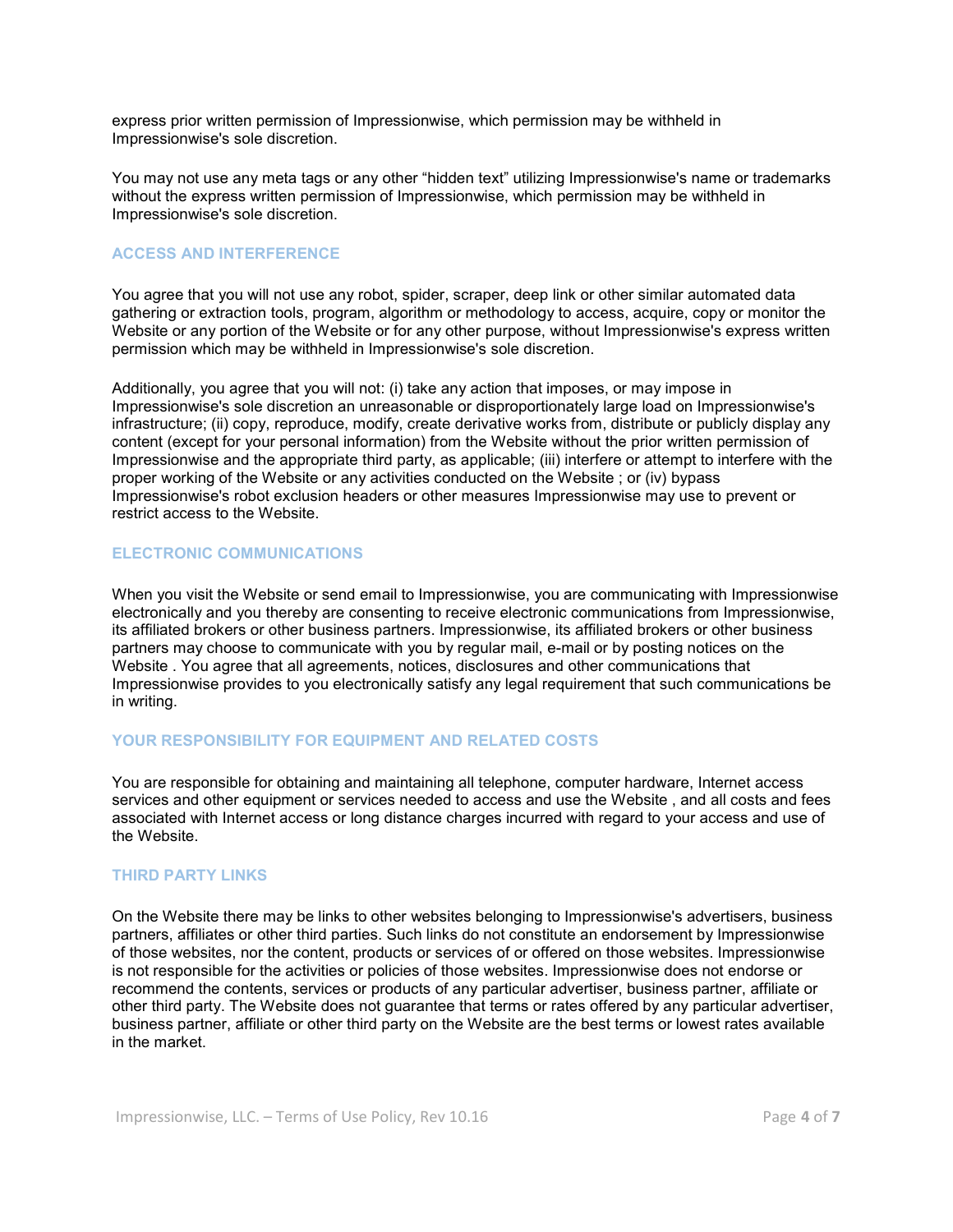#### REPRESENTATIONS OR WARRANTIES

The Website and all The Content, information, graphics, text, links, services, products or other material contained or discussed within, OR ASSOCIATED with, the Website is provided 'as is' and 'as available' without warranty of any kind. Impressionwise makes no representations or warranties of any kind, express or implied, as to the operation of the Website or the information, content, materials, products, graphics, text, links, or services included on or associated with the Website. You expressly agree that your use of the Website and all products, services information, material or systems included on or associated with the Website is at your sole risk.

Impressionwise does not make any representations, warranties or guarantees, express or implied, regarding the accuracy, reliability, availability, suitability, correctness, or completeness of the Content or the services and products associated with the Website, nor the safety, reliability, title, timeliness, completeness, merchantability, conformity, fitness for a particular purpose or non-infringement of the Content or the services and products associated with the Website. It is your sole responsibility to independently evaluate the accuracy, correctness or completeness of the Content and the services and products associated with the Website. Impressionwise makes no representation, warranty or guarantee that the Content that may be available for downloading from the Website is free of infection from any viruses, worms, Trojan horses, trap doors, back doors, time bombs, cancel-bots or other code or computer programming routines that contain contaminating or destructive properties or that are intended to damage, detrimentally interfere with, surreptitiously intercept or expropriate any system, data or personal information. ALL WARRANTIES, INCLUDING ALL IMPLIED WARRANTIES, WARRANTIES OF MERCHANTABILITY, FITNESS FOR A PARTICULAR PURPOSE, TITLE AND NON-INFRINGEMENT, ARE HEREBY DISCLAIMED TO THE FULLEST EXTENT PERMITTED BY APPLICABLE LAWS.

# LIMITATIONS ON LIABILITY

Impressionwise shall in no event be responsible, or liable, to you, or any third party, whether in contract, warranty, tort (including negligence) or otherwise, for any damages, including, but not limited to, special, incidental, indirect or consequential damages that include, but are not limited to, damages for any loss of profit, revenue or business, as a direct or indirect result of (i) your breach or violation of the terms and conditions of the Terms of Use, (ii) your access and use of the Website, (iii) your DELAY IN ACCESSING OR inability to access or use the Website for any reason, (iv) your downloading of any of the Content or the Collective Work for your use, (v) your reliance upon or use of the Content or the Collective Work, OR (VI) ANY INFORMATION, SOFTWARE, PRODUCTS OR SERVICES OBTAINED THROUGH the Website , OR OTHERWISE ARISING OUT OF THE USE OF the Website , WHETHER RESULTING IN WHOLE OR IN PART, FROM BREACH OF CONTRACT, TORTUOUS BEHAVIOR, NEGLIGENCE, STRICT LIABILITY OR OTHERWISE, EVEN IF Impressionwise AND/OR ITS SUPPLIERS HAD BEEN ADVISED OF THE POSSIBILITY OF DAMAGES.

Certain state laws do not allow limitations on implied warranties or the exclusion or limitation of certain damages. If these laws apply to you, some or all of the above disclaimers, exclusions or limitations may not apply to you.

### IMDEMNIFICATION

You shall defend, indemnify and hold harmless Impressionwise and its officers, directors, shareholders, employees, independent contractors, agents, representatives and affiliates from and against all claims and expenses, including, but not limited to, attorneys' fees, arising out of, or attributable to (i) any breach or violation of the Terms of Use by you, (ii) your failure to provide accurate, complete and current personally identifiable information requested or required by Impressionwise, (iii) your access or use of the Website, and/or (iv) access or use of the Website under any password that may be issued to you.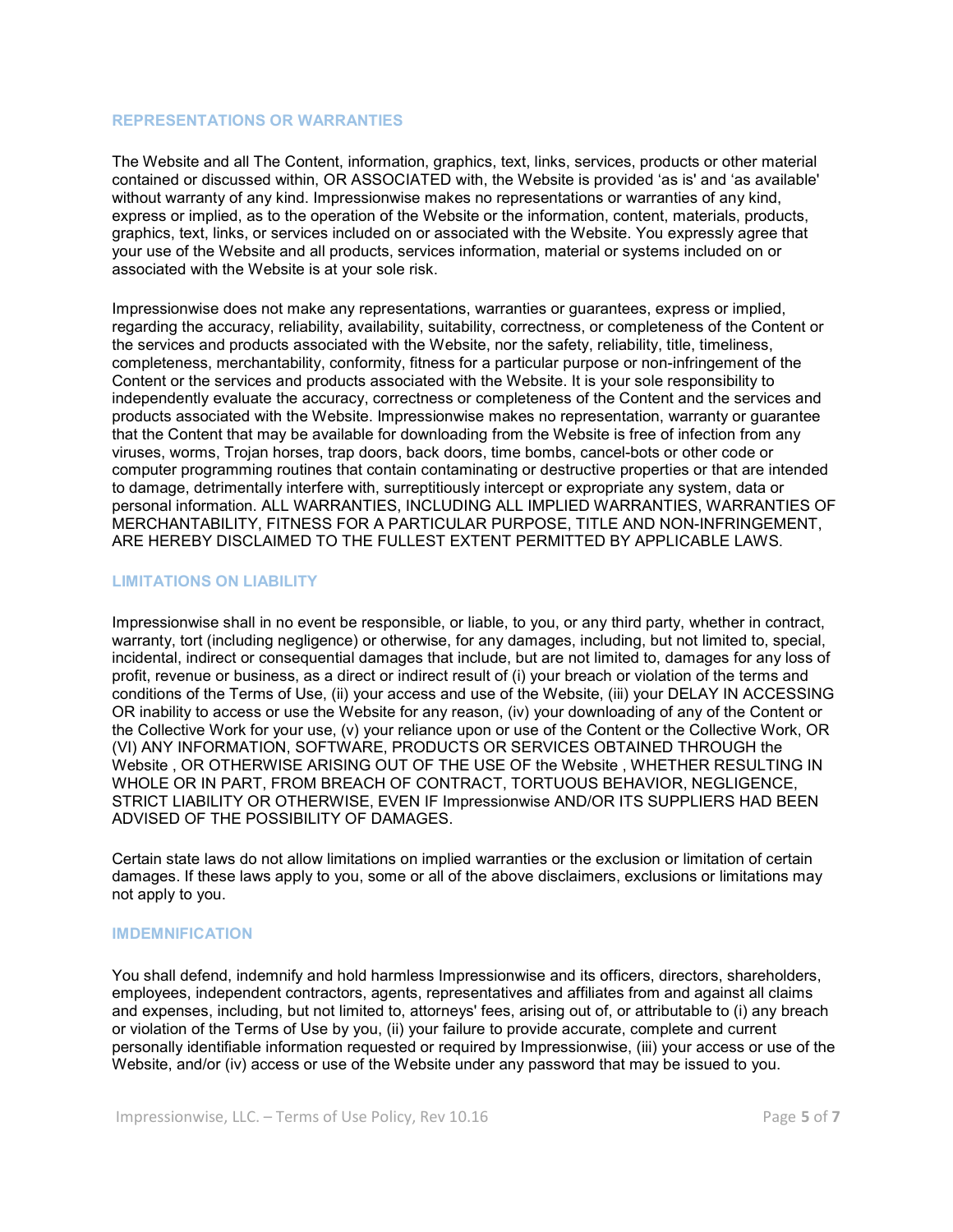#### IMPRESSIONWISE'S REMEDIES

You acknowledge that Impressionwise may be irreparably damaged if the Terms of Use is not specifically enforced, and damages at law would be an inadequate remedy. Therefore, in the event of a breach or threatened breach of any provision of the Terms of Use by you, Impressionwise shall be entitled, in addition to all rights and remedies, to an injunction restraining such breach or threatened breach, without being required to show any actual damage or to post an injunction bond, and/or to a decree for specific performance of the provisions of the Terms of Use. You agree that any action or proceeding with regard to such injunction restraining such breach or threatened breach shall be brought in the courts of record of Pinellas County, Florida, or the United States District Court, in Tampa, Florida. You consent to the jurisdiction of such court and waive any objection to the laying of the venue of any such action or proceeding in such court. You agree that service of any court paper may be affected on such party by mail or in such other manner as may be provided under applicable laws, rules of procedure or local rules.

#### GOVERNING LAW; ARBITRATION

The Website is controlled by Impressionwise from its offices within the United States of America. Impressionwise makes no representation that the Content on the Website is appropriate or available for use in other locations. Access to the Content from territories where it is illegal is prohibited. Those who choose to access the Website from other locations do so on their own initiative and are responsible for compliance with applicable local laws. You may not use or export the Content in violation of U.S. export laws and regulations.

The Terms of Use is to be governed by and construed in accordance with the internal laws of the State of Florida, without regard for principles of conflicts of laws. Any civil action, claim, dispute or proceeding arising out of or relating to the Terms of Use, except for an injunctive action regarding a breach or threatened breach of any provision of the Terms of Use by you as provided above, shall be referred to final and binding arbitration, before a single arbitrator, under the commercial arbitration rules of the American Arbitration Association.

#### **MISCELLANEOUS**

If any portion of the Terms of Use is deemed unlawful, void or unenforceable by any arbitrator or court of competent jurisdiction, the Terms of Use as a whole shall not be deemed unlawful, void or unenforceable, but only that portion of the Terms of Use that is unlawful, void or unenforceable shall be stricken from the Terms of Use.

The headings contained in the Terms of Use are for convenience of reference only, are not to be considered a part of the Terms of Use, and shall not limit or otherwise affect in any way the meaning or interpretation of the Terms of Use.

All covenants, agreements, representations and warranties made in the Terms of Use, as may be amended by Impressionwise from time to time, shall survive your acceptance of the Terms of Use and the termination of the Terms of Use.

#### NOTIFICATION OF CHANGE

As with any of our administrative and legal notice pages, the contents of this page can and will change over time. Accordingly, this page could read differently as of your very next visit. These changes are necessitated, and carried out by www.Impressionwise.com, in order to protect you and our